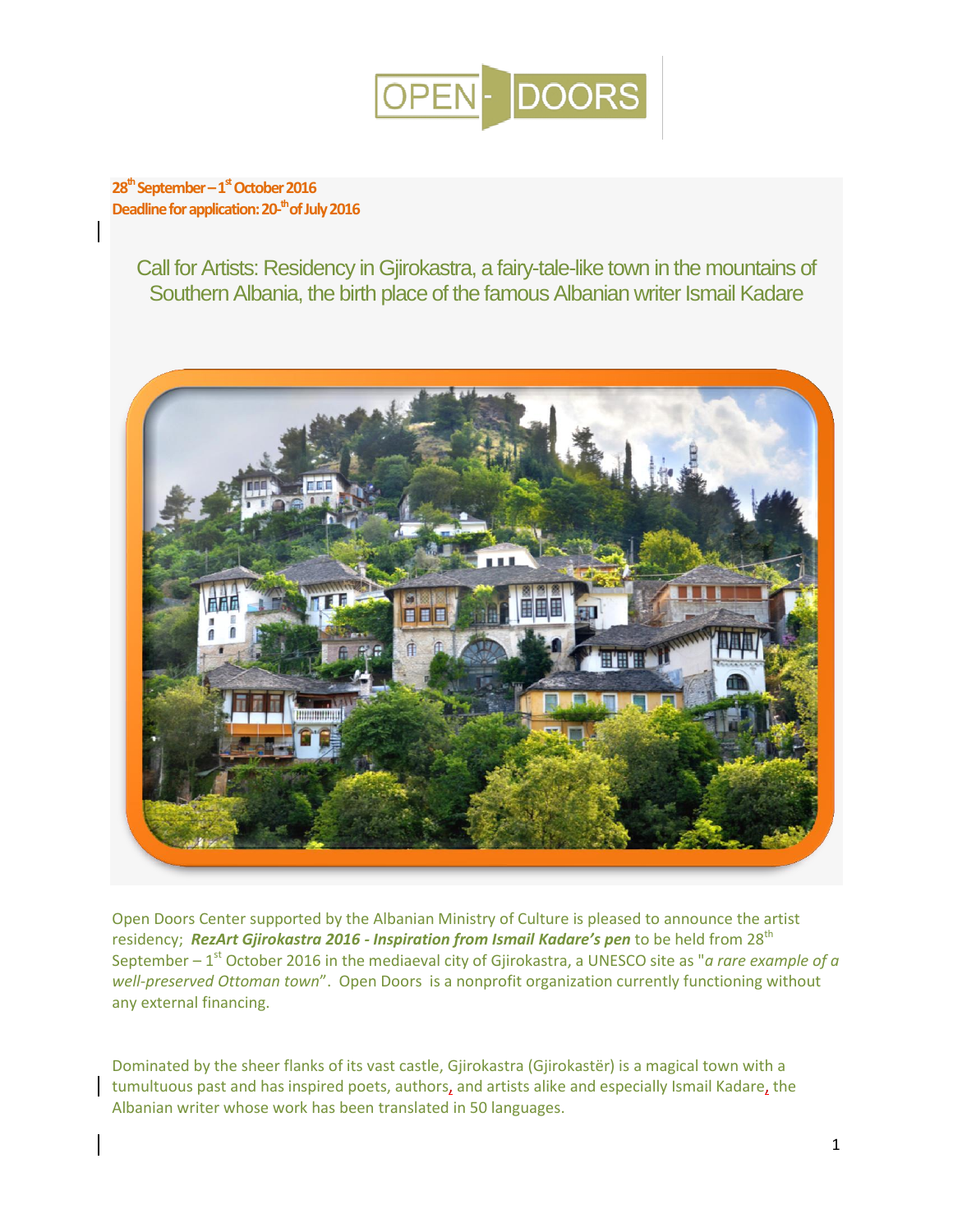

This call is open for artists, designers, art curators, and photographers from Albania and the Balkan region. Other applicants from Europe and overseas are also welcome if they show a good motivation to participate in the event.

The RezArt Gjirokastra 2016 is dedicated to the 80<sup>th</sup> anniversary birthday of the writer Ismail Kadare,

the candidate of Nobel Prize in Literature, who was born on 1936 in Gjirokastra and dedicated to his hometown some of his best-known books.

The project touching on the Ismail Kadare books including specificities of the landscape (both natural or built), characters, local style life seen from an anthropological, cultural, historical or geographical perspective will be presented to the participants by locals and the staff of Gjirokastra Foundation (a local Ngo with 15 years experience on heritage of the town).





#### **Venue:**

The residency is hosted in "Babameto House", a magnificent traditional house of Ottoman period constructed in 1800s and restored in 2013. Located in the heart of the old city of Gjirokastra, surrounded by hundreds of Ottoman-style tower houses with turret roofs, wooden balconies, and whitewashed stone walls, it is used now as an heritage and culture center. *Babameto House (Facebook: Babameto House)*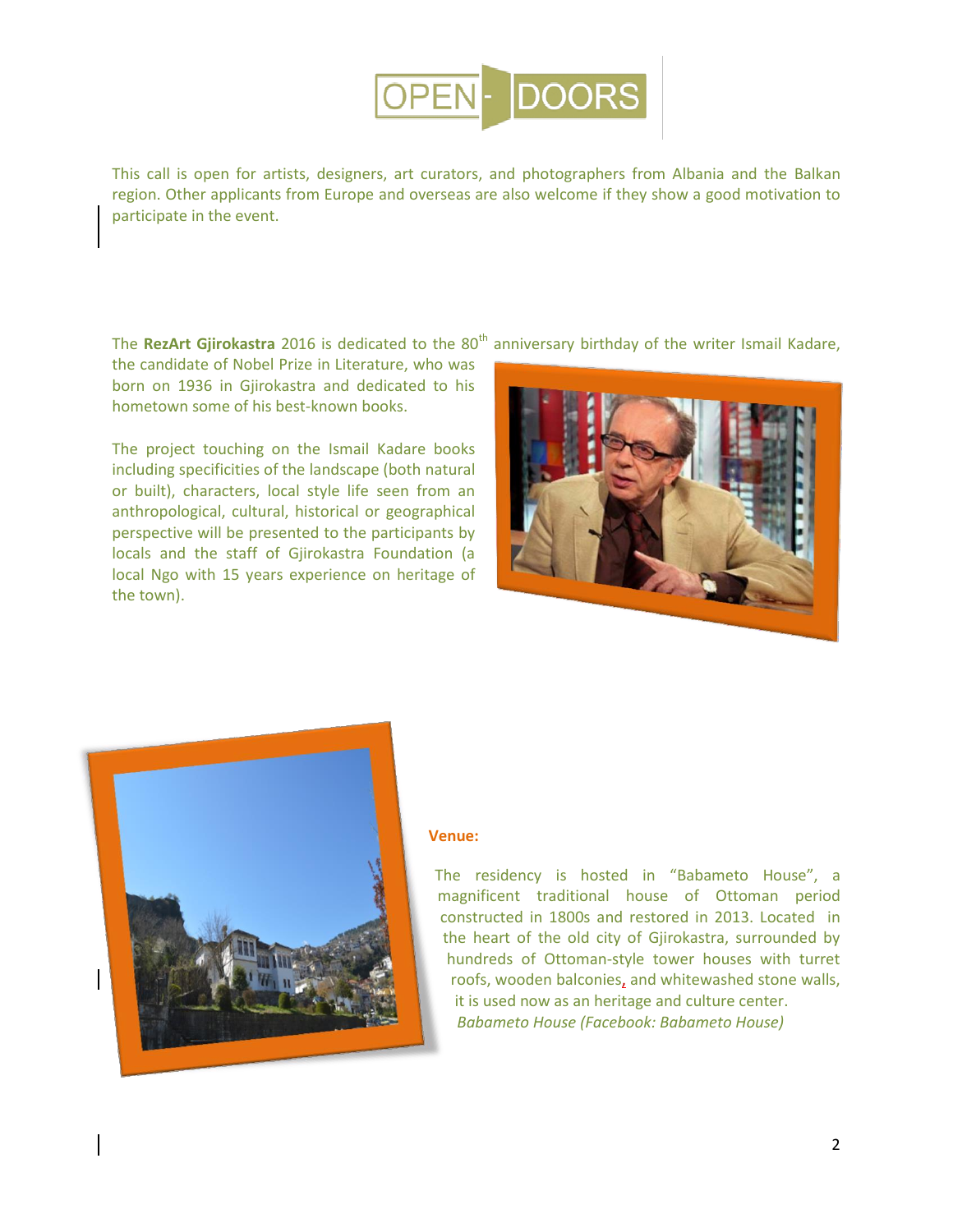

## **Costs:**

There is a limited number (up to 10 artists) will be chosen and suported by the project for their accomodation and food at Babameto House in Gjirokastra.

Other artists can also participate, but they will be responsible for their travel, work materials, food and personal expenses during the residency.

Deadline for application: July 20, 2016

## **Application**

Interested artists/applicants must send the atached application form and a CV or profile of their works at **opendoors\_center@yahoo.com and info@gjirokastra.org**

## **Do the resident artists have any obligations other than the expenses mentioned above?**

Open Doors & Municiplity of Gjirokastra would be greatful if you made a donation one of your art work to be part of a permanent exhibion in Gjirokastra opened to local and international visitors during all the year.

We'd also appreciate copies of photos, especially people photos, taken while in residence, if at all possible.

# **SOCIAL ASPECTS, DIVERSIONS**

#### **Are there any social or public events planned?**

A number of activities dedicated to handicraft, local heritage, folklore, tourism are planned to develop during the weekend. Artists are welcome to participate in any of the events; though, in some cases, a good understanding of Albanian may be required.

As previously stated, artists are invited to participate in Artist Talks, an intimate sharing amongst the fellow artists of their existing bodies of work and aspirations for their residency – generally a casual evening affair scheduled hosted by the Mayor of Gjirokastra and in the Open Studios, a public event will be scheduled for Saturday at "Kadare House" of the residency session.

#### **Complete the application form.**

- **Submit a current resume of maximum 2 pages**.
- **Send us to 7 work samples**: images, audio clips and/or URLs to video (depending on discipline) of your work created in the last three years.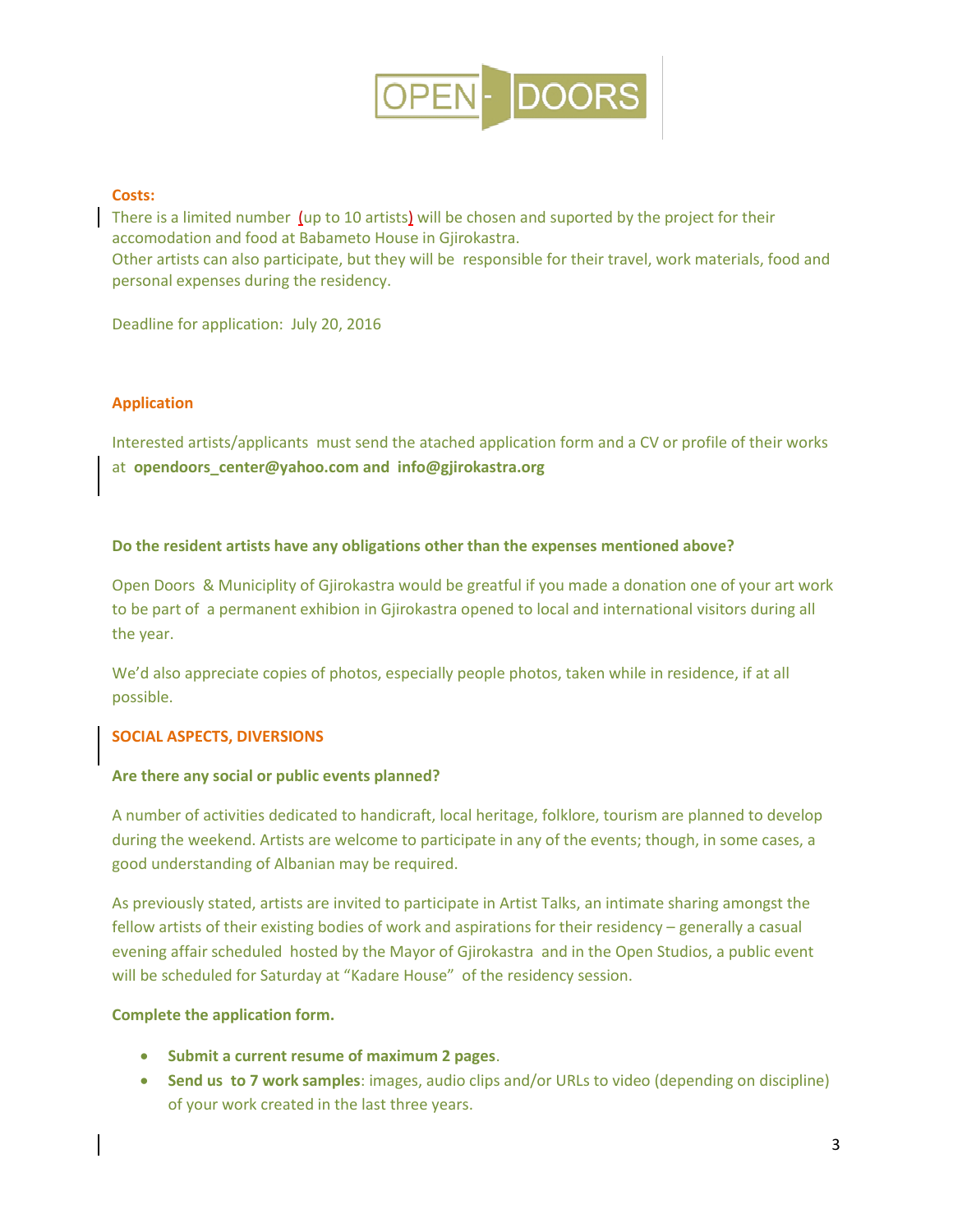

 **Provide image details for each image file** (the title of work, date executed, media and dimensions).

# **Application form**

| <b>Name</b>    |  |
|----------------|--|
|                |  |
| <b>Conatct</b> |  |

**Field of interest** (explain your interest, background ... 350 word)

**Motivation** (explain your motivation to take part in this event..350 words)